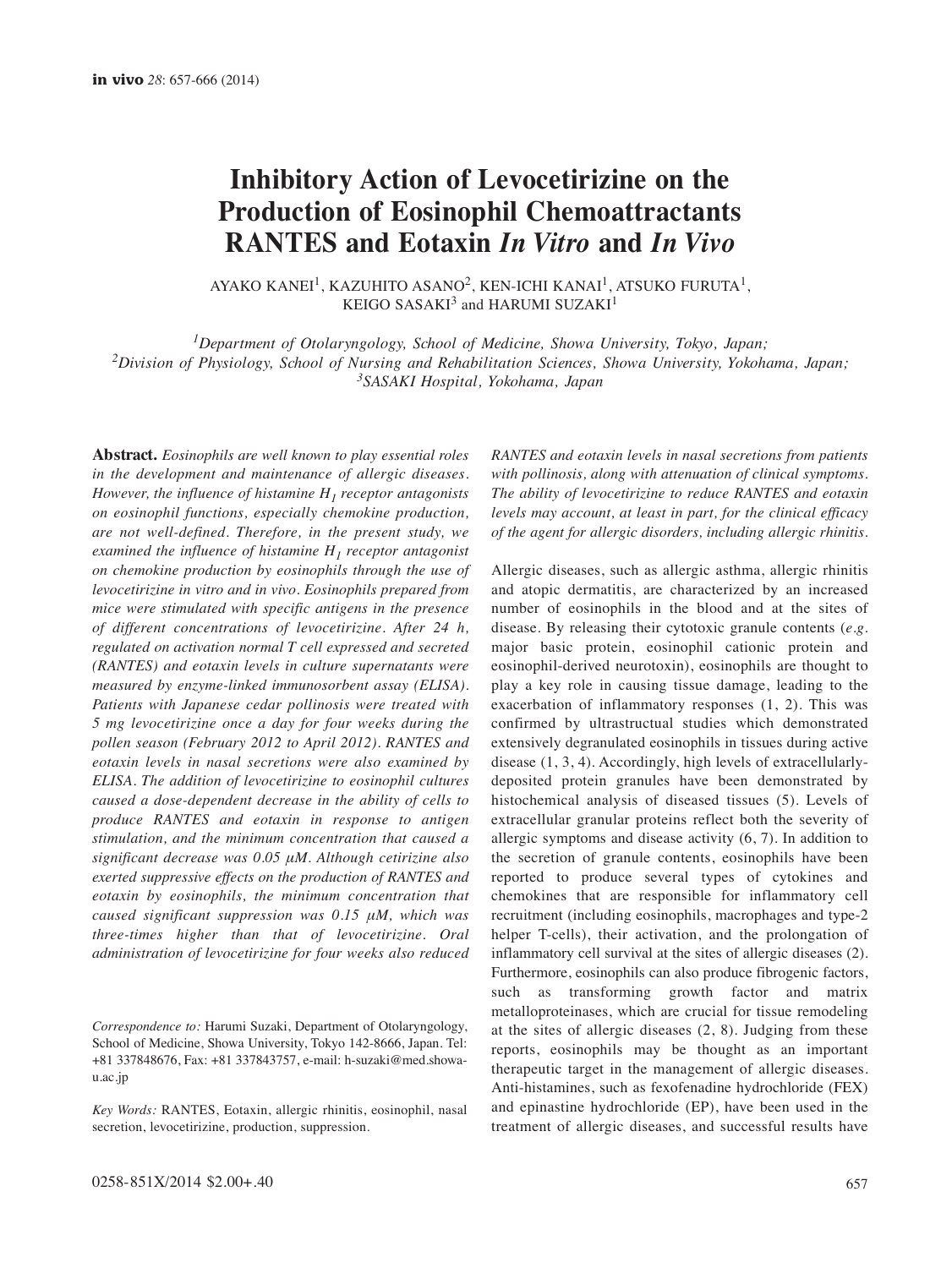been reported (9, 10). These agents are recognized to block the  $H_1$  receptor, and inhibit the release of both pre-formed mediators, such as histamine, and *de novo* synthesized mediators, including leukotrienes and prostaglandins from mast cells and eosinophils. In addition, it has been also reported that anti-histamines suppress the production of inflammatory cytokines and chemokines from peripheral blood T-cells after immunological and non-immunological stimulation (11). However, the influence of anti-histamines on eosinophil activation, especially chemokine production, is poorly understood.

Levocetirizine is a third-generation non-sedative antihistamine developed from the second-generation anti-histamine cetirizine (12-14). Levocetirizine is the R-enantiomer of cetirizine, and, like cetirizine, is a long lasting anti-histamine against allergic diseases, relieving discomfort and promoting recovery (14). The same data suggest that levocetirizine has a 2-fold increased affinity for histamine  $H_1$  receptor over that of cetirizine alone (15, 16). It is also reported that levocetirizine possesses higher receptor occupancy at 24 h than other wellestablished second-generation anti-histamines, including FEX and loratadine (14). Furthermore, levocetirizine inhibits eotaxin-induced eosinophil migration and improves airway hyper-responsiveness induced by adenosine monophosphate (16). In pharmacological studies, levocetirizine modulates the ability of eosinophils to produce growth factor, matrix metalloproteinases, and tissue inhibitors of matrix proteinases *in vitro* (16). However, the influence of levocetirizine on chemokine production by eosinophils is not clear at present. In the present study, therefore, we examined the influence of levocetirizine on chemokine production by eosinophils after immunological stimulation.

#### **Materials and Methods**

*Materials.* Levocetirizine and cetirizine were purchased from Toronto Research Chem., Inc. (North York, ON, Canada) as preservative-free pure powders. BAY11-7085 (BAY), a nuclear factor kappa-light-chain-enhancer of activated B cells (NF-κB) inhibitor, and SP600125 (SP), an activator protein 1 (AP-1) inhibitor, were purchased from Sigma-Aldrich Co., Ltd. (St. Louis, MO, USA). These agents and chemicals were dissolved in RPMI-1640 medium (Sigma Chemicals, Co., Ltd., St Louis, MO, USA) supplemented with 10% heat-inactivated fetal calf serum (RPMI-FCS; Nihon Bio-Supply Center, Tokyo, Japan) at a concentration of 1.0 mM, sterilized by passing these through 0.2 μm filters, and stored at 4˚C until used.

*Mice.* Specific pathogen-free male BALB/c mice were purchased from Charles River Japan Inc. (Atsugi, Japan). They were maintained in our animal facilities under a controlled environment (25±5˚C, 55±5% humidity and a 12-h light/dark cycle). All animal experimental procedures were approved by the Animal Care and Use Committee of Showa University and were carried-out in accordance with the guidelines of the Physiological Society of Japan.

*Patients and treatment.* The study included 12 patients (seven female and five male) with Japanese cedar pollen-sensitized rhinitis, who were recruited at the Otolaryngology Outpatient Clinic of the Sasaki Hospital (Yokohama, Japan) under written informed consent, which was approved by the Ethics Committee of Showa University. Pollinosis was diagnosed by otorhinolaryngologists in accordance with the established criteria on the basis of patient history and rhinoscopic examination. To confirm the diagnosis and demonstrate allergen-caused pollinosis, skin prick testing (mean wheal diameter at least 4 mm greater than that of the negative control) and a nasal provocation test were performed with commercial crude extracts used *in vitro* and *in vivo* (Torii Pharmaceutical Co., Ltd., Tokyo, Japan). We also recruited healthy individuals (three female and four male) from members of the Sasaki Hospital (Yokohama, Japan) under written informed consent, which was also approved by the Ethics Committee of Showa University. The characteristics of participants in the study are shown in Table I. Patients with pollinosis were orally treated with 5 mg levocetirizine (GlaxoSmithKline, Tokyo, Japan) once a day for four weeks during the Japanese cedar pollen season (February 2012 to April 2012).

*Preparation of eosinophils.* Mouse peritoneal exudate eosinophils were prepared from *Mesocestoides corti*-infected BALB/c mice according to the method described previously (17). In brief, BALB/c mice (Charles River Japan Inc.) were infected intraperitoneally with 500 *M. corti* larvae, which were kindly donated by Dr. A. Miwa (School of Medicine, Kinki University, Osaka, Japan). These mice were killed under ether anesthesia 21 days after infection. Peritoneal exudate cells were obtained by washing the mouse peritoneal cavity with 10 ml sterile phosphatebuffered saline (PBS). The cells were washed three times with RPMI-FCS, and incubated in plastic tissue culture plates to remove plastic adherent cells in a humidified atmosphere with  $5\%$  CO<sub>2</sub> at 37˚C. After two hours, non-adherent cells were collected and suspended in RPMI-FCS at a density of 5×106 cells/ml. The purity of eosinophils was >98%.

*Preparation of mouse IgE.* BALB/c mice were infected intraperitoneally with 500 *M. corti*. After 21 days, blood was obtained from cardiac puncture and *M. corti*-sepcific IgE was purified with KAPTIV-AE (Tecnogen S.C.p.A., Monte Verna, Italy) according to the manufacturer's instructions. The protein concentration of the extracted solution was measured with a protein assay kit from Bio-Rad Laboratories (Berkeley, CA, USA), adjusted to 1.0 mg/ml with RPMI-FCS and stored at −80˚C until used.

*Preparation of M. corti excretory/secretory antigens. M. corti* larvae obtained from BALB/c mice 21 days after infection were washed five times with sterile PBS. These worms were then suspended in PBS at a density of 1×104 worms/ml and incubated for 12 h at 37˚C in a humidified atmosphere with  $5\%$  CO<sub>2</sub>. Supernatants were obtained and the protein concentration was measured with a protein assay kit from Bio-Rad Laboratories, adjusted to 10 ng/ml with RPMI-FCS and stored at –80˚C until used.

*Sensitization and culture of eosinophils.* To sensitize eosinophils with IgE, eosinophils were incubated with 500 ng/ml IgE for two hours at 37˚C, washed three times with RPMI-FCS and resuspended at a density of 5×105 cells/ml in RPMI-FCS. The sensitized eosinophils were then stimulated with 1.0 ng/ml specific antigens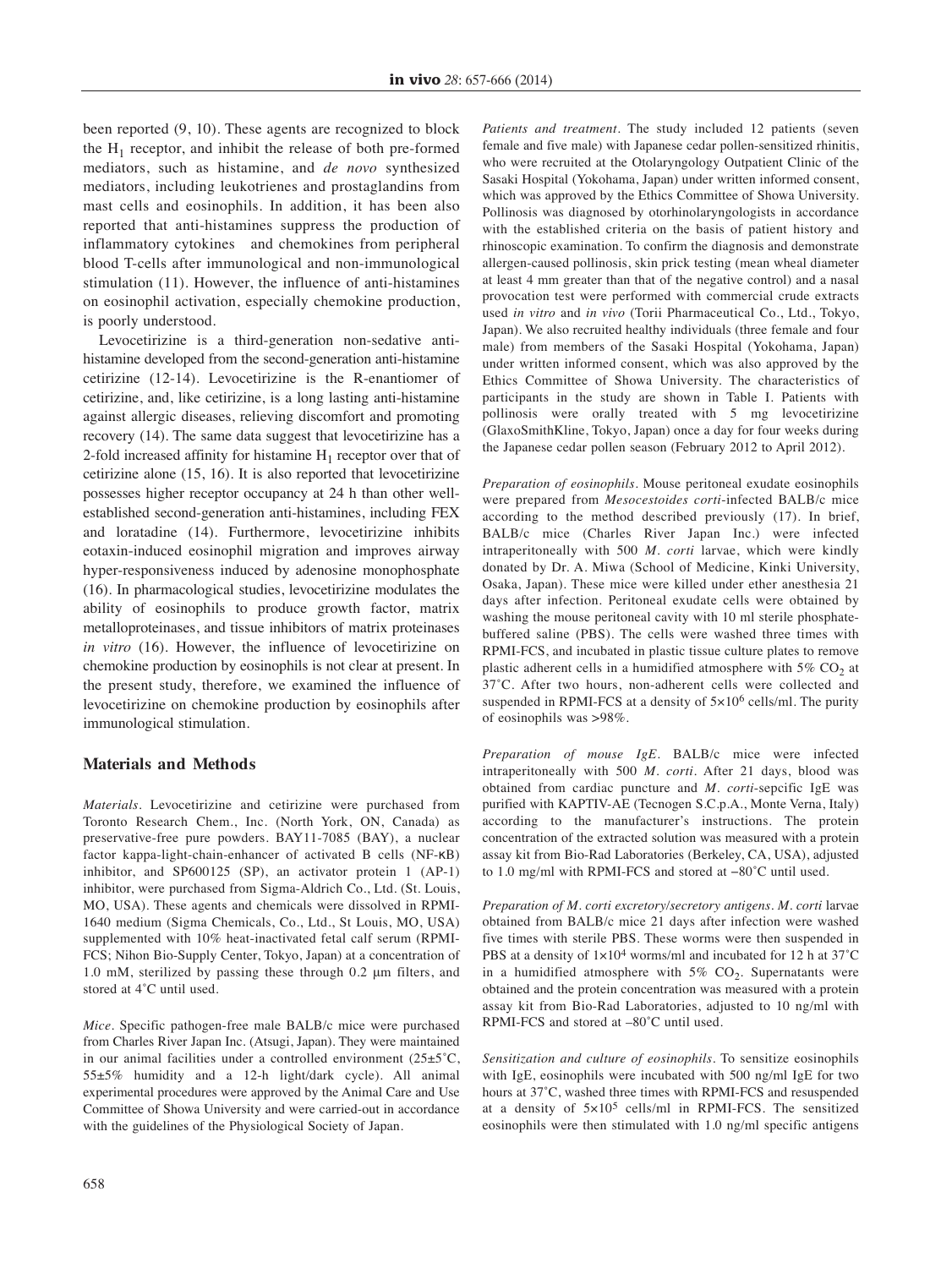|                                | Healthy controls |                 | Patients         |                  |
|--------------------------------|------------------|-----------------|------------------|------------------|
|                                | Female           | Male            | Female           | Male             |
| Number of subjects             | 3                |                 |                  |                  |
| Median age, years (range)      | $46(32-65)$      | 55 $(44-61)$    | 53 (26-70)       | $61(34-71)$      |
| Disease severity               | None             | None            | Mild             | Mild             |
| Serum $IgE$ (U/ml)             | $24.4 \pm 10.6$  | $45.6 \pm 10.9$ | $146.4 \pm 11.6$ | $135.6 \pm 12.9$ |
| Blood eosinophil counts $(\%)$ | $2.2 \pm 0.2$    | $3.4 \pm 0.6$   | $11.2 \pm 0.5$   | $13.5 \pm 0.8$   |
| IgE RAST score                 |                  |                 |                  |                  |
| Cryptomeria japonica           |                  |                 | $41.3 \pm 7.4$   | $48.0 \pm 12.2$  |
| Ambrosia artemisiifolia        |                  |                 |                  |                  |
| Artemisia princeps             |                  |                 |                  |                  |
| Dermatophagoides farinae       |                  |                 |                  |                  |
| Aspergillus fumigatus          |                  |                 |                  |                  |
| Cat dander                     |                  |                 |                  |                  |
| Dog dander                     |                  |                 |                  |                  |

Table I. *Patients' baseline characteristics.*

in the presence of different concentrations of the agents (18). After 24 hours, culture supernatants were obtained and stored at –80˚C until use.

*Recovery of nasal secretions.* Nasal secretions were obtained as previously described (19). Briefly, filter papers (Whatman No. 42) were cut into 7×30 mm strips. A filter strip was placed on the anterior portion of the inferior turbinates of the right and left nasal cavity and left for 5 minutes. They were then cut into small pieces and suspended in PBS and rocked for 12 h at 4˚C to prepare the extract of nasal secretions. After measuring IgA concentration in the extract with enzyme-linked immunosorbent assay (ELISA) (Bethyl Laboratories, Inc., Montogomery, TX, USA) according to the manufacturer's recommendations, samples were stored at –80˚C until used.

*Assay for chemoattractants.* Eosinophil chemoattractants, RANTES and eotaxin, in both culture supernatants and nasal secretions were measured with commercially available ELISA test kits (R&D Systems, Inc., Minneapolis, MN, USA) according to the manufacturer's recommendations. The minimum detectable level of these ELISA kits was 5 pg/ml for human eotaxin, 2 pg/ml for human RANTES, 1.5 pg/ml for murine eotaxin, and 2 pg/ml for marine RANTES. The levels of RANTES and eotaxin in culture supernatants were expressed as the mean pg/ml±SE of five individual mice and those of nasal secretions were expressed as the mean pg/ng IgA±SE.

*Nasal symptom scores.* Nasal discharge was scored from 0 to 3 (0=none, 1=mild, 2=moderate, 3=severe symptoms). Nasal congestion was also scored in the same way. The number of sneezes during one hour were counted and transformed into a score (0=0 sneezes, 1=1-4 sneezes, 2=5-9 sneezes, and 3=10 or more sneezes), and a total symptom score was calculated by adding the three scores.

*Assay for mRNA expression.* Poly A+ mRNA was separated from cultured cells with oligo(dT)-coated magnetic micro beads (Milteny Biotec, Bergisch Gladbach, Germany). The first-strand cDNA was synthesized from 1.0 mg of PolyA+ mRNA using a Superscript cDNA synthesis kit (Invitrogen Corp., Carlsbad, CA, USA) according to the manufacturer's instructions. Polymerase chain reaction (PCR) was then carried out using a GeneAmp 5700 Sequence Detection System (Applied Biosystems, Foster City, CA, USA). The PCR mixture consisted of 2.0 μl of sample cDNA solution (100 ng/μl), 25.0 μl of SYBR-Green Mastermix (Applied Biosystems), 0.3 μl of both sense and antisense primers, and distilled water to give a final volume of 50.0 μl. The reaction was conducted as follows: 4 min at 94˚C, followed by 40 cycles of 15 s at 95˚C and 60 s at 60˚C. Glyceraldehyde 3-phosphate dehydrogenase (GAPDH) was amplified as an internal control. mRNA levels were calculated by using the comparative parameter threshold cycle and normalized for GAPDH. The nucleotide sequences of the primers were as follows: for *RANTES*, 5'-CCTCACCATCATCCTCACTGCA-3' (sense) and 5'-TCTTCTCTGGGTTGGCACACAC-3' (antisense), for eotaxin, 5'-CCCTTTTCTGTTCTGCTGACAAG-3' (sense) and 5'- GAAGAGTCCCTCGATGTGGCTA-3' (antisense), and for *GAPDH*, 5'-GTCTTCTGGGTGGCAGTGAT-3' (sense) and 5'-CCCTTT TCTGTTCTGCTGACAAG-3' (antisense) (20).

*Assay for transcription factor activation.* NF-κB activity in cultured eosinophils was analyzed by commercially available NF-κB ELISA test kits (Active Motif, Co., Ltd., Carlsbad, CA, USA) that contained sufficient reagents and a monoclonal antibody against p65, according to the manufacturer's recommendations. In brief, nuclear extract (5.0 mg of protein) from eosinophils was introduced into each well of 96-well microplates precoated with oligonucleotide containing NF-κB consensus site (5'- GGGACTTTCC-3') in a volume of 20.0 μl, followed by incubation for one hour at 25˚C. After washing three times, 100 μl of monoclonal antibody against p65 was added to the appropriate wells and incubated for a further one hour at 25˚C. Anti-IgE horseradish peroxidase (HRP) conjugate in a volume of 100 μl was then added and the plates incubated for a further one hour at 25˚C. The absorbance at 450 nm was measured after the addition of tetramethylbenzidine (TMB) solution. AP-1 activity was also measured with commercially available AP-1 ELISA test kit (Active Motif, Co., Ltd.) in a similar manner.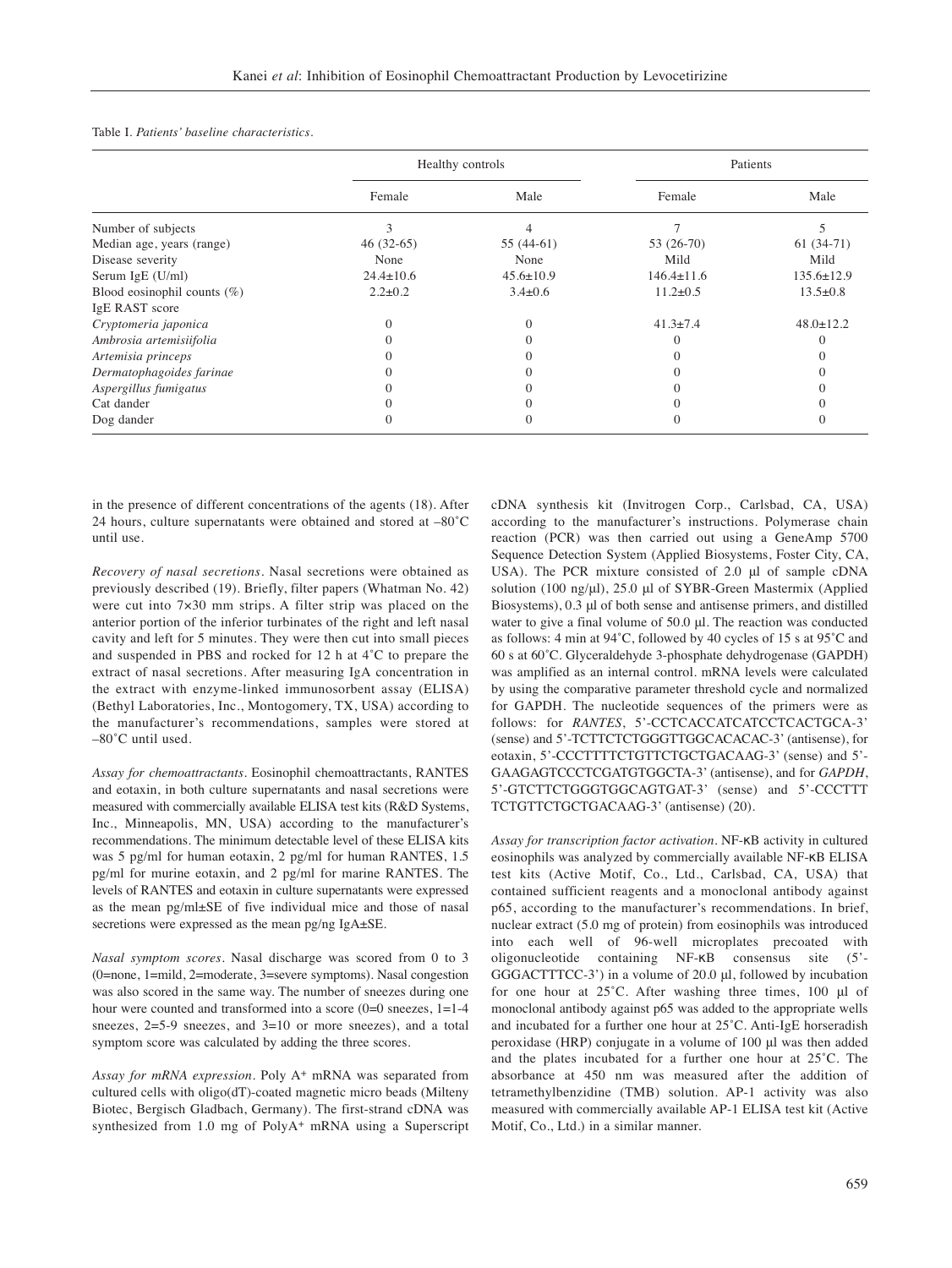

Figure 1*. Suppressive effect of levocetirizine (LCT) and cetirizine (CT) on the production of regulated on activation, normal T-cell expressed and secreted (RANTES) and eotaxin by eosinophils (E) in vitro. Eosinophils (5×105 cells/ml) obtained from five mice were individually stimulated with 1.0 ng/ml of excretory/secretory antigens of Mesocestoides corti in the presence of either LCT (upper two panels) or CT (lower two panels) for*  24 h. RANTES and eotaxin levels in culture supernatants were examined by enzyme-linked immunosorbent assay (ELISA). Data are means $\pm$ SE. *\*p<0.05 vs. 0 μM LCT or CT; Antigen: excretory/secretory antigens of M. corti.*

*Statistical analysis.* Statistical significance of the differences between control and experimental animal groups was examined by Dunnett's multiple comparison test. The paired *t*-test was used to examine the statistical significance of differences before and after treatment with levocetirizine. The level of statistical significance was set at *p<*0.05.

#### **Results**

*Influence of levocetirizine and cetirizine on eosinophil activation induced by antigenic stimulation.* The first experiments were performed to examine the influence of levocetirizine on eosinophil activation. IgE-sensitized eosinophils  $(5\times10^5 \text{ cells/ml})$ were stimulated with 1.0 ng/ml antigens in the presence of different concentrations of levocetirizine. After 24 h, RANTES and eotaxin levels in culture supernatants were examined by ELISA. As shown in Figure 1 (upper panels), the addition of levocetirizine to cell cultures caused a dose-dependent suppression of eosinophil activation: as the concentration of levocetirizine in cell cultures was increased, the levels of both RANTES and eotaxin gradually decreased, and the minimum concentration of the agent that caused significant suppression of factor production was 0.05 μM. We further examined whether cetirizine also inhibited antigen-induced eosinophil activation. As shown in Figure 1 (lower panels), the addition of cetirizine to IgE-sensitized eosinophil cultures also caused eosinophil activation. However, the minimum concentration of the agent that caused significant suppression of the production of both RANTES and eotaxin was 0.15 μM, which is three-times that compared to levocetirizine.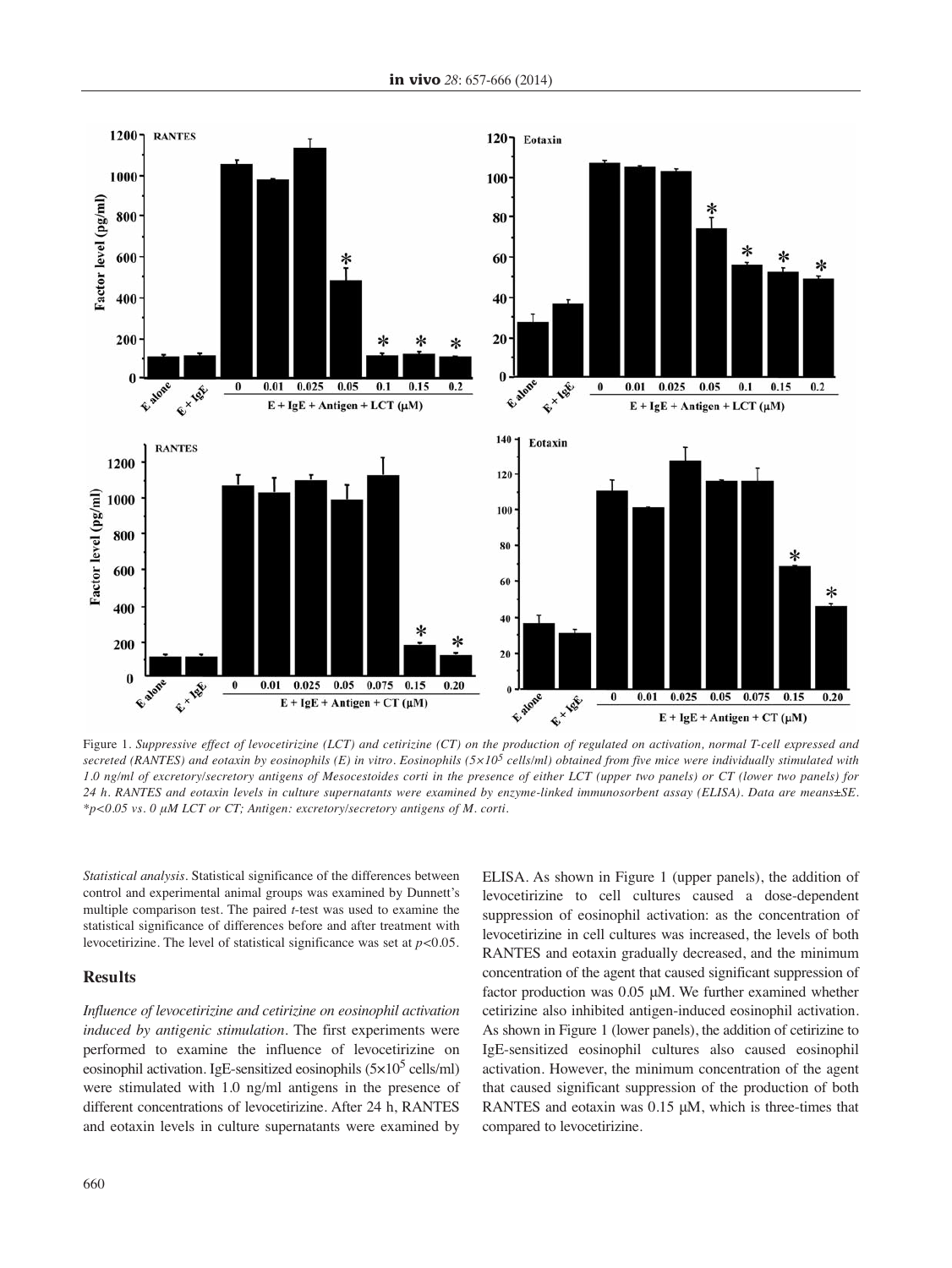

Figure 2*. Suppressive effect of levocetirizine (LCT) on mRNA expression and transcription factor activation in eosinophils. Eosinophils (5×105 cells/ml) obtained from five mice were individually stimulated with 1.0 ng/ml of excretory/secretory antigens of Mesocestoides corti in the presence of LCT for 12 h. The levels of mRNA for regulated on activation, normal T cell expressed and secreted (RANTES) and eotaxin shown in upper panels were examined by real-time real-time reverse transcription polymerase chain reaction (RT-PCR) The activation of transcription factor, nuclear factor kappalight-chain-enhancer of activated B cells (NF-κB) p65 and activator protein 1 (AP-1) shown in lower panels were examined by enzyme-linked immunosorbent assay (ELISA). Data are means*±*SE. \*p<0.05 vs. 0 μM LCT or CT; EOS: eosinophils; antigen: excretory/secretory antigens of M. corti.*

*Influence of levocetirizine on mRNA expression and transcription factor activation in eosinophils after antigenic stimulation.* The next experiments were carried-out to examine the influence of levocetirizine on mRNA expression for RANTES and eotaxin in eosinophils after antigenic stimulation. IgE-sensitized eosinophils  $(5 \times 10^5$ cells/ml) were stimulated with 1.0 ng/ml antigens in the presence of either 0.01, 0.05 or 0.1 μM levocetirizine for 12 h and mRNA expression was examined by real-time reverse transcription polymerase chain reaction (RT-PCR). As shown in Figure 2 (upper panels), treatment of eosinophils at more than 0.05 μM levocetirizine caused significant inhibition of mRNA expression for RANTES and eotaxin, which were increased by antigenic stimulation. Experiments were then undertaken to examine whether levocetirizine treatment of eosinophils could suppress transcription factor activation that results in the inhibition of both mRNA expression and protein production. IgE-sensitized eosinophils  $(5\times10^5 \text{ cells/ml})$  were stimulated with 1.0 ng/ml antigens in the presence of different concentrations of levocetirizine. After 12 h, transcription factor activation was examined by ELISA. As shown in Figure 2 (lower panels), treatment of eosinophils with levocetirizine caused a dosedependent suppression of NF-κB p65 activation, and the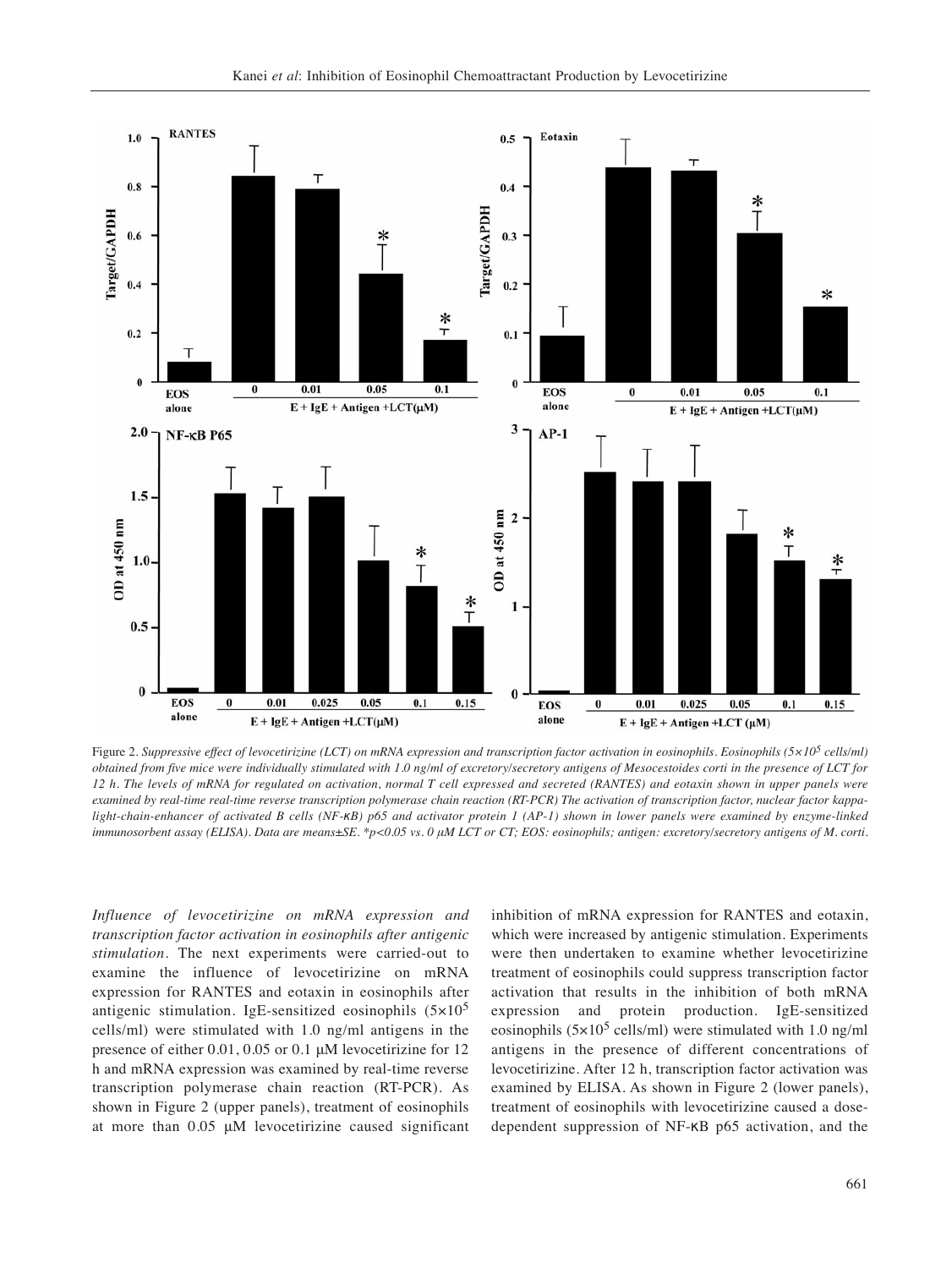

Figure 3. *Influence of inhibition of transcription factor activation on the production of regulated on activation, normal T cell expressed and secreted (RANTES) and eotaxin by eosinophils (E) in vitro. Eosinophils (5×105 cells/ml) obtained from five mice were individually stimulated with 1.0 ng/ml of excretory/secretory antigens of Mesocestoides corti in the presence of either SP600125 (SP), an activator protein 1 (AP-1) inhibitor (upper two panels), BAY11-7085 (BAY), an nuclear factor kappa-light-chain-enhancer of activated B cells (NF-κB) inhibitor (lower two panels), for 24 h. RANTES and eotaxin levels in culture supernatants were examined by enzyme-linked immunosorbent assay (ELISA). Data are means*±*SE. \*p<0.05 vs. 0 μM SP or BAY; antigen: excretory/secretory antigens of M. corti.*

minimum concentration of the agent that cause significant suppression was 0.1 μM. The data in Figure 2 (lower panels) also clearly show the suppressive effect of levocetirizine on AP-1 activation that was increased by antigenic stimulation as in the case of NF-κB.

*Influence of inhibition of transcription factor activation on chemokine production by eosinophils after antigenic stimulation.* A third set of experiments was carried-out to examine the influence of transcription factor activation on eosinophil chemoattractant production by eosinophils in response to antigenic stimulation. IgE-sensitized eosinophils

 $(5 \times 10^5 \text{ cells/ml})$  were stimulated with 1.0 ng/ml antigens in the presence of different concentrations of either BAY or SP. After 24 h, RANTES and eotaxin levels in culture supernatants were examined by ELISA. As shown in Figure 3 (upper panels), treatment of eosinophils with SP at more than 5 μM caused significant suppression of both RANTES and eotaxin production by eosinophils after antigenic stimulation. The data in Figure 3 (lower panels) also show the suppressive effects of BAY on the production of RANTES and eotaxin by eosinophils in response to antigenic stimulation. The minimum concentration that caused significant suppression was 5 μM (Figure 3, lower panels).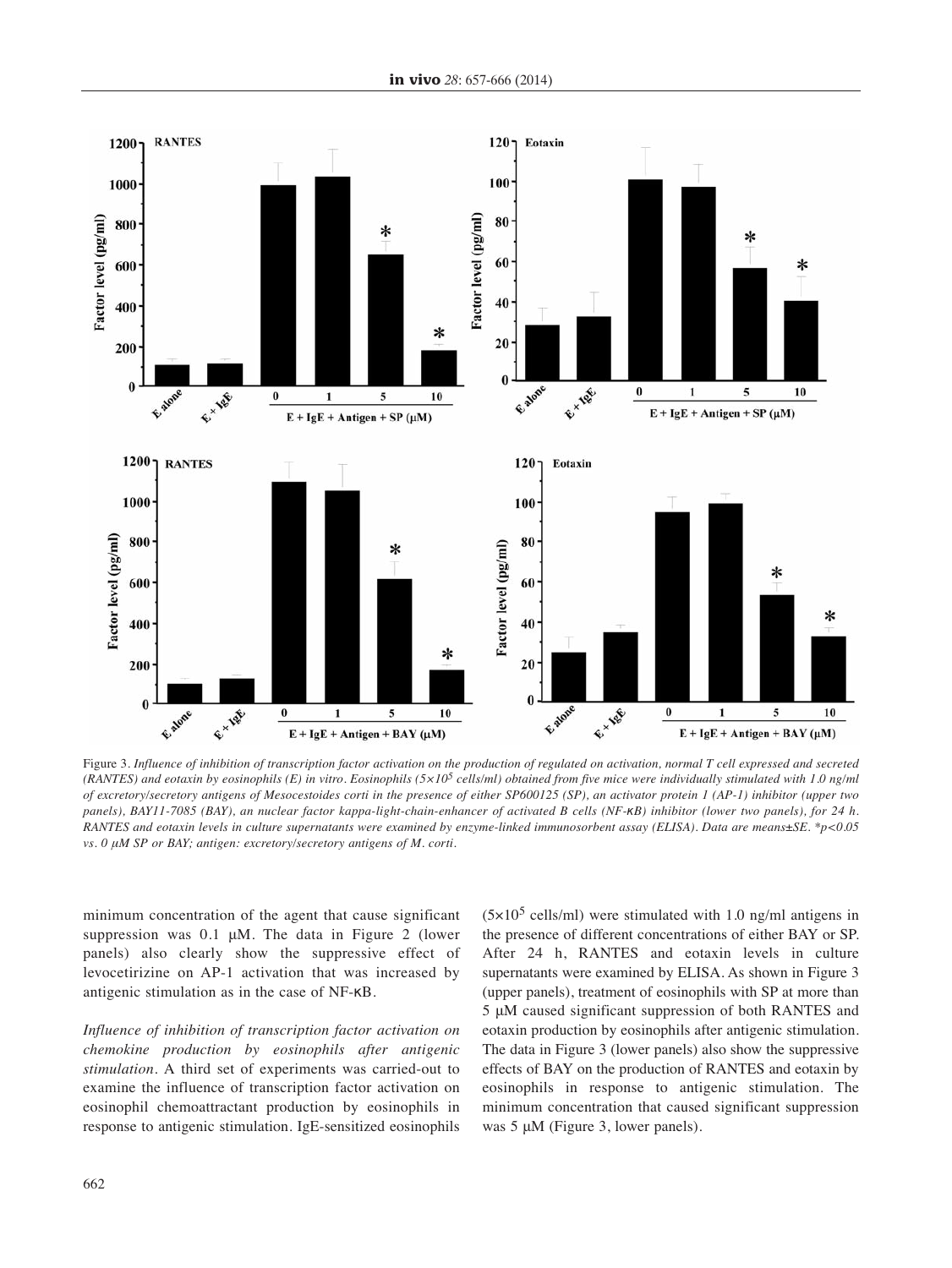

Figure 4. *Influence of levocetirizine (LCT) treatment on regulated on activation, normal T cell expressed and secreted (RANTES) and eotaxin in nasal secretion. Patients with pollinosis were treated with 5 mg LCT once a day for four weeks. Nasal secretions were obtained from patients before and after treatment. RANTES and eotaxin levels were examined by enzyme-linked immunosorbent assay (ELISA). Data are means*±*SE. \*p<0.05 compared with levels before treatment.*

*Influence of levocetirizine treatment on eosinophil activation in patients with pollinosis.* The fourth set of experiments was designed to examine the influence of levocetirizine on eosinophil chemoattractant production *in vivo*. To do this, patients with Japanese cedar pollinosis were orally administered 5 mg levocetirizine once a day for 28 days during the Japanese cedar pollen season, and RANTES and eotaxin levels in nasal secretions were examined by ELISA. As shown in Figure 4 (upper panels), oral administration of levocetirizine to female patients caused significant suppression of RANTES and eotaxin in nasal secretions. This suppressive activity of levocetirizine on both RANTES and eotaxin was also observed in male patients (Figure 4, lower panels).

*Influence of levocetirizine treatment on clinical symptoms in patients with pollinosis.* The final experiments were

performed to examine whether oral administration of levocetirizine could favorably modify the clinical conditions of patients. As shown in Table II, the clinical symptom scores decreased after treatment.

## **Discussion**

The present results clearly show that levocetirizine inhibits the production of eosinophil chemoattractants, RANTES and eotaxin by eosinophils after antigenic stimulation in a dosedependent manner, through the suppression of NF-κB, of AP-1 activation and of chemokine mRNA expression. The minimum concentration of levocetirizine that caused significant suppression of factor production was 0.05 μM, which is much lower than therapeutic blood levels (0.348 μM) (21). The data also show that levocetirizine was more potent at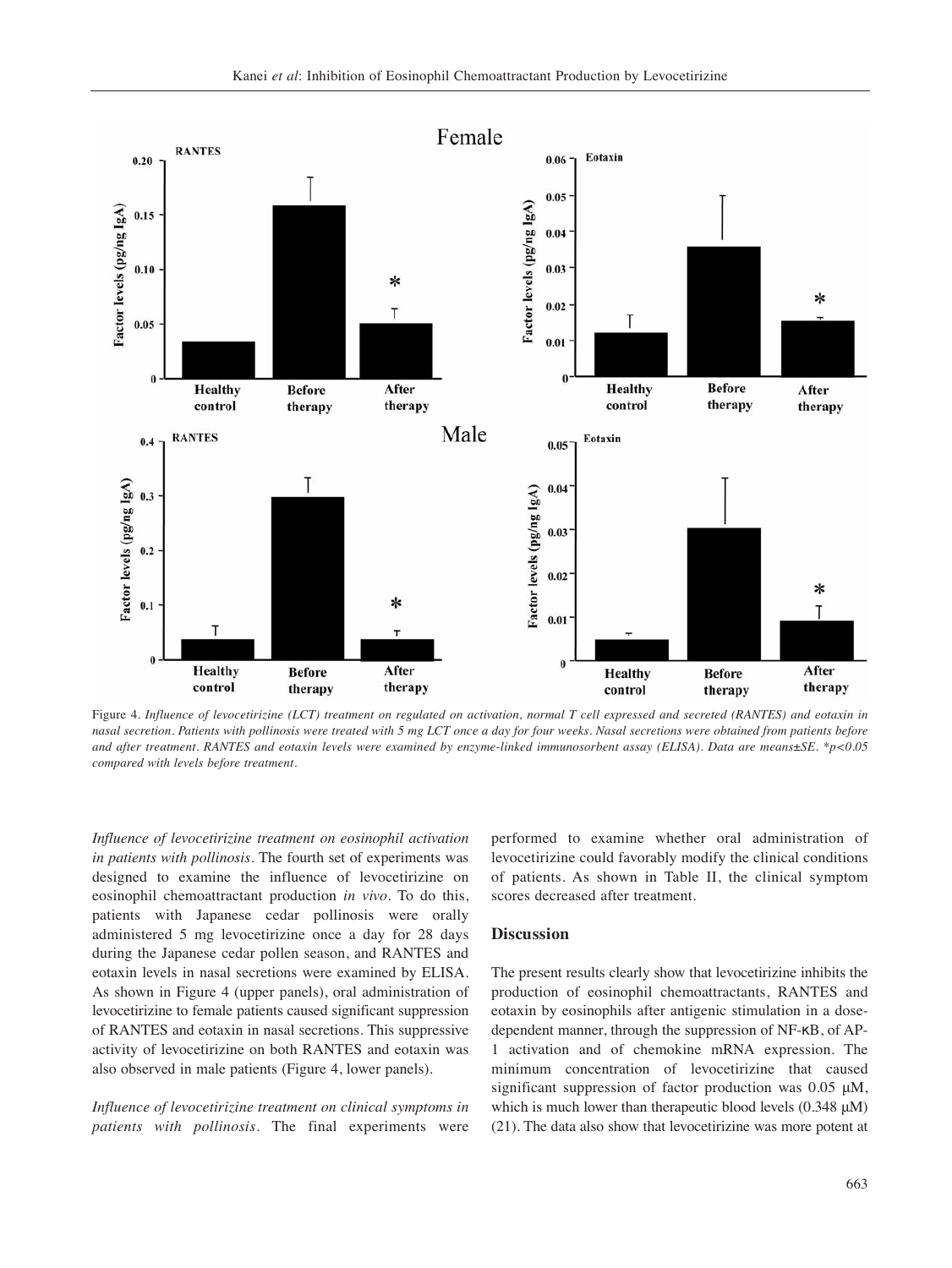Symptoms Before After\* (Mean±SE) (Mean±SE) Female Sneezing 2.0±1.0 0.7±0.5 Nasal discharge  $1.9\pm0.9$   $1.1\pm0.9$ Congestion  $2.7 \pm 1.3$   $0.8 \pm 0.4$ Male Sneezing 2.3±0.6 0.5±0.5 Nasal discharge  $2.4 \pm 1.1$   $1.6 \pm 1.1$ Congestion  $2.3 \pm 1.2$   $0.8 \pm 0.5$ 

Table II. *The effects of levocetirizine on total nasal symptoms scores in patients with pollinosis.*

\**p*<0.05 compared with levels before treatment.

inhibiting chemokine production by eosinophils after antigenic stimulation as compared with cetirizine: The suppressive effects of levocetirizine on chemokine production by eosinophils occurred at a three-times lower concentration than that of the parental drug, cetirizine, which caused significant suppression at 0.15 μM.

Eosinophils are well-accepted as secreting a wide variety of proinflammatory mediators and immunoregulatory molecules, such as major basic protein, leukotrienes, chemokines and cytokines, among others (2, 22). They normally reside in mucosal tissues, and, during Th2-type immune responses, are recruited from the bone marrow and blood to sites of inflammatory responses (22). The trafficking of eosinophils to inflammatory sites is dependent on the coordinated actions of several types of cytokines, chemokines and adhesion molecules (21). Among these, Interleukin-5 (IL5) and the eotaxin family of chemokines selectively regulate eosinophil trafficking (23, 24). It is also reported that RANTES is crucial for eosinophil migration (21). In addition to the chemotactic activity of RANTES and eotaxin, these two chemokines function in inflammatory cells to activate the secretion of harmful mediators, cytokines and chemokines (23-25). RANTES directly stimulates basophils to secret histamines, which occurs much more rapidly when compared to an antigen–IgE interaction (26). It is also reported that intradermal injection of RANTES provokes an increase in both histidine decarboxylase mRNA expression, the sole enzyme responsible for the production of histamine (27), and the secretion of prostaglandin  $D_2$  (27) and  $E_2$  (28), which are important mediators in the development of inflammatory responses, from basophils, mast cells and eosinophils. Furthermore, eotaxin is reported to participate directly in tissue inflammation through the release of reactive oxygen species and the induction of histamine and leukotriene  $C_4$  de-granulation in mast cells, basophils and eosinophils (29). RANTES and eotaxin exert their biological effects after binding to specific receptors, especially C-C chemokine receptor type 3 (CCR3), expressed on inflammatory cell surfaces (22, 29). CCR3 is expressed not only on inflammatory cells, but also on fibroblasts, keratinocytes and epithelial cells, among others (22, 29). The complexes of chemokines and CCR3 cause an increase in cell migration to and proliferation at the sites of inflammation (22, 29). It is also recognized that chemokine signaling through CCR3 leads to an increase in the production of matrix proteins and transforming growth factor-β (TGF-β), which are responsible for the development of tissue remodeling at sites of inflammation. Taken together, the present results strongly suggest that the suppressive effects of levocetirizine on the production of RANTES and eotaxin by eosinophils underlie, in part, the therapeutic mode of action of this agent on allergic diseases. To further confirm this speculation, we then examined the influence of levocetirizine on RANTES and eotaxin in nasal secretions obtained from patients with Japanese cedar pollinosis treated with levocetirizine for four weeks during the pollen season.

The present results clearly show that nasal secretions obtained from patients before treatment contained higher levels of RANTES and eotaxin compared with those from healthy controls, and that oral administration of levocetirizine in patients reduced the chemokine levels in nasal secretions, accompanied by attenuation of clinical conditions.

Although the present results strongly suggest that the suppressive effect of levocetirizine on chemokine production may be due, in part, to its inhibitory action on transcription factor activation, the precise mechanisms of levocetirizine suppression of transcription factor activation are not clear at present. It has been reported that the activation of eosinophils by antigen and IgE *via* the high-affinity receptor, namely Fc epsilon RI causes the activation of mitogen-activated protein kinases (MAPKs), including extracellular signal-regulated kinase (ERK) (39), which are essential kinases for NF-κB and AP-1 activation (31), indicating that levocetirizine likely suppressed the activation of MAPKs and this resulted in the inhibition of chemokine production by eosinophils. This speculation may be supported by our previous observation showing the suppressive activity of antihistamine on the activation of MAPKs, such as ERK and p38 MAPK, induced by antigenic stimulation *in vitro* (11).

There is an established concept that RANTES and eotaxin are produced by several types of cells, such as epithelial cells and fibroblasts, in response to immunological and nonimmunological stimulation (22, 27-29). The present data clearly show the suppressive effect of levocetirizine on chemokines in nasal secretions, indicating that levocetirizine inhibits not only the ability of eosinophils, but also the functions of epithelial cells and fibroblasts of producing chemokines, and results in the decrease of chemokine levels in nasal secretions. This speculation may be supported by the observation that  $H_1$  receptor antagonists such as FEX, and EP suppressed the ability of human nasal cells, including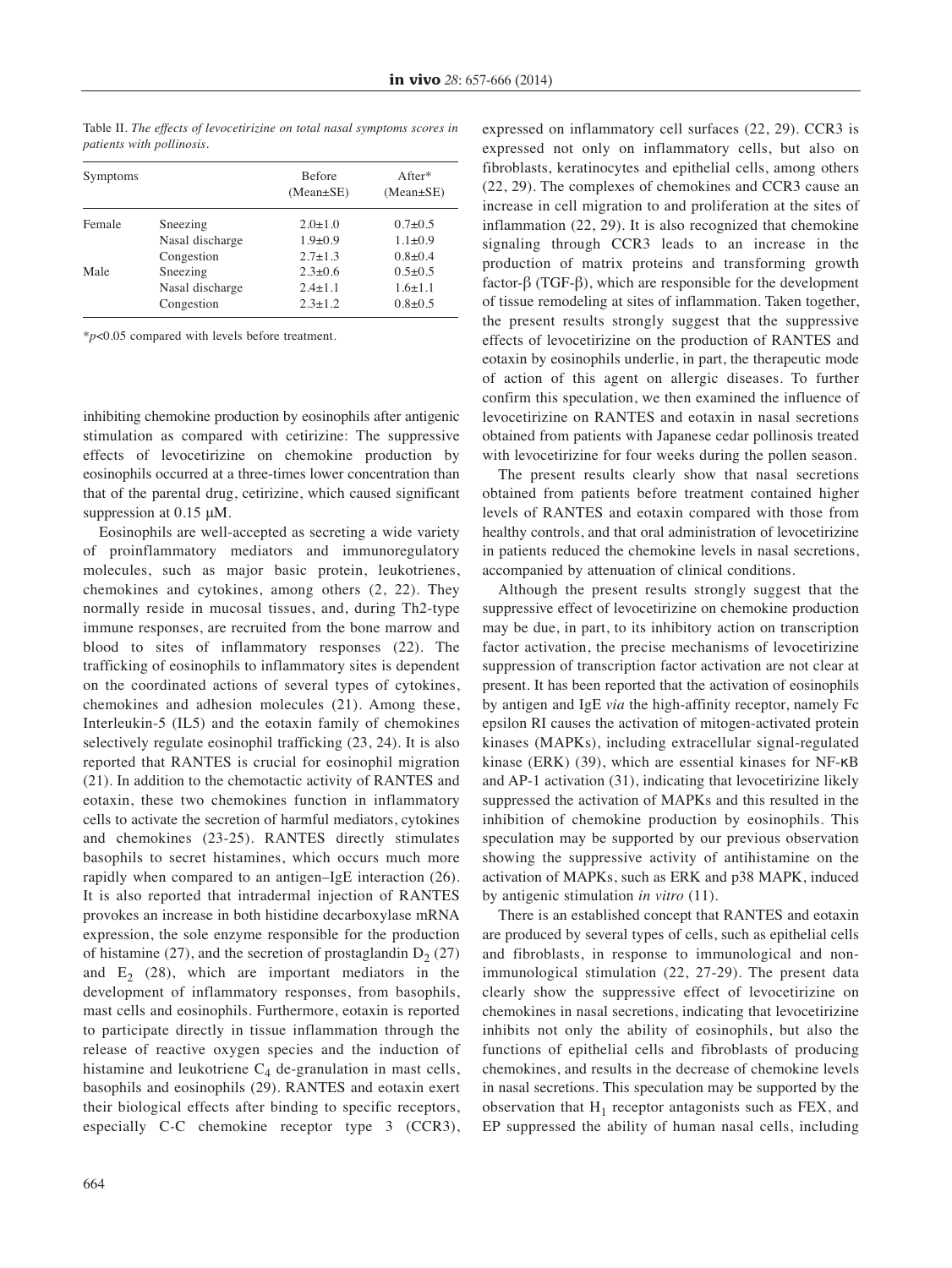epithelial cells and fibroblasts, to produce eosinophil chemoattractants and inflammatory cytokines *in vitro* (10, 32). Further experiments are required to clarify this point.

Our previous experiments clearly showed that EP, a secondgeneration  $H_1$  receptor antagonist, suppressed eosinophil activation by stem cell factor stimulation *in vitro* (10) and results in the inhibition of RANTES production (17) when eosinophils were treated with EP at 25 ng/ml, which is a similar concentration to therapeutic blood levels. It was also observed that FEX inhibited the production of RANTES and eotaxin by nasal fibroblasts, when the cells were stimulated with lipopolysaccharide or tumor necrosis factor- $\alpha$  in the presence of FEX at 250 ng/ml (32), which is similar to the concentration in plasma after oral administration of the therapeutic dose in humans. Another  $H_1$  receptor antagonist, carebastine, has been reported to inhibit mRNA expression of CC chemokines, including RANTES and eotaxin in human nasal epithelial cells when the cells were stimulated with mite antigen and histamine when treated at more than  $10^{-7}$  M (33). Furthermore, *ex vivo* experiments using peripheral blood mononuclear cells obtained from patients allergic to *Parietaria judai* treated with desloratadine or deflazacort for three weeks clearly showed the suppressive effects of these agents on mRNA expression for eosinophil chemoattractants, such as RANTES, with improvement of clinical conditions (34). Together with these reports, the present results strongly suggest that second-generation antihistamines, such as carebastine, FEX, and cetirizine, among others, may act as down-regulators of eosinophilic inflammatory responses observed in allergic diseases through the suppression of eosinophil chemoattractant production and result in the attenuation of clinical symptoms in allergic diseases. Furthermore, the present results may be interpreted to mean that third-generation antihistamines are more effective at inhibiting eosinophil production of chemoattractant than are second-generation antihistamines. Further experimentations are required to clarify this point.

In conclusion, the present results strongly suggest the suppressive activity of levocetirizine on chemokine production by eosinophil constitutes, in part, the therapeutic mode of action of the agent against allergic diseases.

#### **Conflicts of Interest**

The Authors declare that there is no conflict of interest regarding the publication of this article.

## **References**

- 1 Malm-Erjefalt M, Persson CGA and Erjefalt JS: Degranulation status of airway tissue eosinophils in mouse models of allergic airway inflammation. Am J Respir Cell Mol Biol *24*: 352-359, 2001.
- 2 Kay AB: The role of eosinophils in the pathogenesis of asthma. Trends Mol Med *11*: 148-152, 2006.
- 3 Overbeek SE, O'Sullivan S, Leman K, Mulder PG, Hooqsteden HC and Prins JB: Effect of montelkast compared with inhaled fluticasone on airway inflammation. Clin Exp Allergy *34*: 1388- 1394, 2004.
- 4 Widegren H, Korsgren M, Andersson M and Grieff L: Effects of TNF-alpha on the human nasal mucosa *in vivo*. Respir Med *101*: 1982-2087, 2007.
- 5 Davoine F, Ferland C, Chakir J, Lee JE, Adamko DJ, Moqbel R and Laviolette M: Interleukin-12 inhibits eosinophil degranulation and migration but does not promote eosinophil apoptosis. Int Arch Allergy Immunol *140*: 277-284, 2006.
- 6 Rosenberg ME and Hogan SP: The eosinophil. Ann Rev Immunol *24*: 147-174, 2006.
- 7 Matsumoto K, Tamari M and Saito H: Involvement of eosinophils in the onset of asthma. J Allergy Clin Immunol *121*: 26-27, 2008.
- 8 Kita H: Eosinophils: Multifunctional and distinct properties. Int Arch Allergy Immunol *161*: 3-9, 2013.
- 9 Casale TB, Andrade C and Qu R: Safety and efficacy of oncedaily fexofenadine HCl in the treatment of autumn seasonal allergic rhinitis. Allergy Asthma Proc *20*: 193-198, 1999.
- 10 Watase F, Watanabe S, Kanai K, Yamada N, Sakaue S, Asano K, Hisamitsu T and Suzaki H: Modulation of eosinophil survival by epinastine hydrochloride, an H1 receptor antagonist *in vitro*. In Vivo *22*: 687-692, 2008.
- 11 Shoji N, Asano K, Furuta A, Hirano K and Suzaki H. Effect of histamine H1 receptor antagonists on TARC/CCL17 and MDC/CCL22 production from CD44+ cells induced by antigenic stimulation *in vitro*. Int Arch Allergy Immunol *155*: 38-51, 2011.
- 12 Mahmoud F, Arifhodzic N, Haines D and Novotney L: Levocetirizine modulates lymphocyte activation in patients with allergic rhinitis. J Pharmacol *108*: 149-56, 2008.
- 13 Lee CF, Sun HL, Lu KH, Ku MS and Leu KH: The comparison of cetirizine, levocetirizine and placebo for the treatment of childfood perennial allergic rhinitis. Pediatr Allergy Immunol *20*: 493-499, 2009.
- 14 Tzanetos DB, Fahrenholz JM, Scott T and Buchholz K: Comparison of the sedating effects of levocetirizine and cetirizine: A randomized, double-blind, placebo-controlled trail. Ann Allergy Asthma Immunol *107*: 517-522, 2011.
- 15 Gillard M, Benedetti MS, Chatelain P and Baltes E: Histamine  $H_1$  receptor occupancy and pharmacodynamics of second generation H1-antihistamines. Inflamm Res *54*: 367- 369, 2005.
- 16 Thomson L, Blaylock MG, Sexton DW, Campbell A and Walsh GM: Cetirizine and levocetirizine inhibit eotaxin-induced eosinophil transendothelial migration through human dermal or lung microvascular endothelial cells. Clin Exp Allergy *32*: 1187- 1192, 2002.
- 17 Mochizuki Y, Furuta A, Furuya A, Kanai K, Asano K and Suzaki H: Suppressive activity of epinastine hydrochloride on eosinophil activation *in vitro*. In Vivo *22*: 13-20, 2008.
- 18 Kanei A, Asano K, Suzaki I, Kanai K and Suzaki H: Suppressive activity of levocetirizine on eosinophil degranulation *in vitro* and *in vivo*. Jpn Pharmacol Ther *41*: 597-604, 2013.
- 19 Nogaki T, Asano K, Furuta A, Kanai K, Suzaki I, Kanei A and Suzaki H: Enhancement of Clara cell 10 kDa protein (CC10) production from nasal epithelial cells by fexofenadine hydrochloride. Asian Pacific Allergy Imunol *30*: 139-145, 2012.